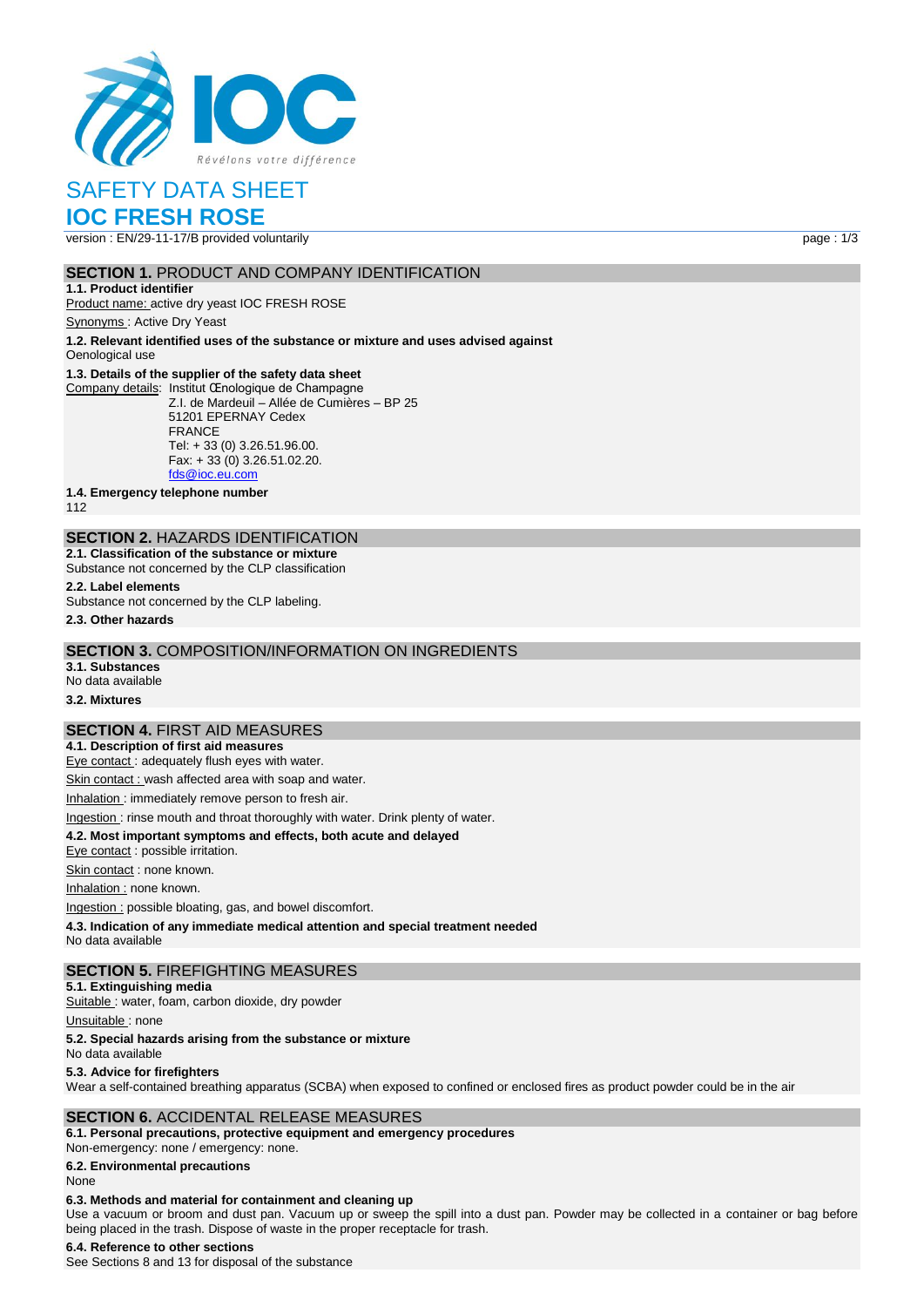

# SAFETY DATA SHEET

# **IOC FRESH ROSE**

version : EN/29-11-17/B provided voluntarily page : 2/3

### **SECTION 7.** HANDLING AND STORAGE

#### **7.1. Precautions for safe handling**

Handling : avoid breathing dust. Avoid contact with eyes.

Occupational hygiene : wash hands thoroughly after handling.

#### **7.2. Conditions for safe storage, including any incompatibilities**

Risks : not at risk for corrosion, fire, explosion, or chemical reaction.

Place of storage : no special instruction to minimize risks (see above). Store according to label directions to maintain label guarantees.

Fire/explosion protection: none needed.

#### **7.3. Specific end use(s)**

Recommended packaging material: Paper bags.

## **SECTION 8.** EXPOSURE CONTROL / PERSONAL PROTECTION

**8.1. Control parameters** See section 15. **8.2. Exposure controls** Engineering : none Eye/face protection : protective glasses should be worn in conditions of excessive dusting. Skin Hand : none Other : none. Wear appropriate clothing for work. Respiratory protection : protective mask should be worn in conditions of excessive dusting. Thermal protection: none Environmental exposure : none.

# **SECTION 9.** PHYSICAL AND CHEMICAL PROPERTIES

**9.1. Information on basic physical and chemical properties** Apperance : Granuled Odour :Typical yeast Odour threshold : not Applicable pH: not Applicable Melting / freezing point : not Applicable Initial boiling point and boiling range : not Applicable Flash point: not Applicable Evaporation rate: not Applicable Flammability (solid, gas): not Applicable Upper/lower flammability or explosive limits: not Applicable Vapour pressure: not Applicable Vapour density: not Applicable Relative density: not Applicable Solubility(ies): Yes Partition coefficient: n-octanol/water: not Applicable Auto-ignition temperature: not Applicable Decomposition temperature: not Applicable Viscosity: not Applicable Explosive properties: not Applicable Oxidising properties: not Applicable **9.2. Other information**

## **SECTION 10. STABILITY AND REACTIVITY**

**10.1. Reactivity** Not reactive **10.2. Chemical stability** Stable **10.3. Possibility of hazardous reactions** None **10.4. Conditions to avoid** None